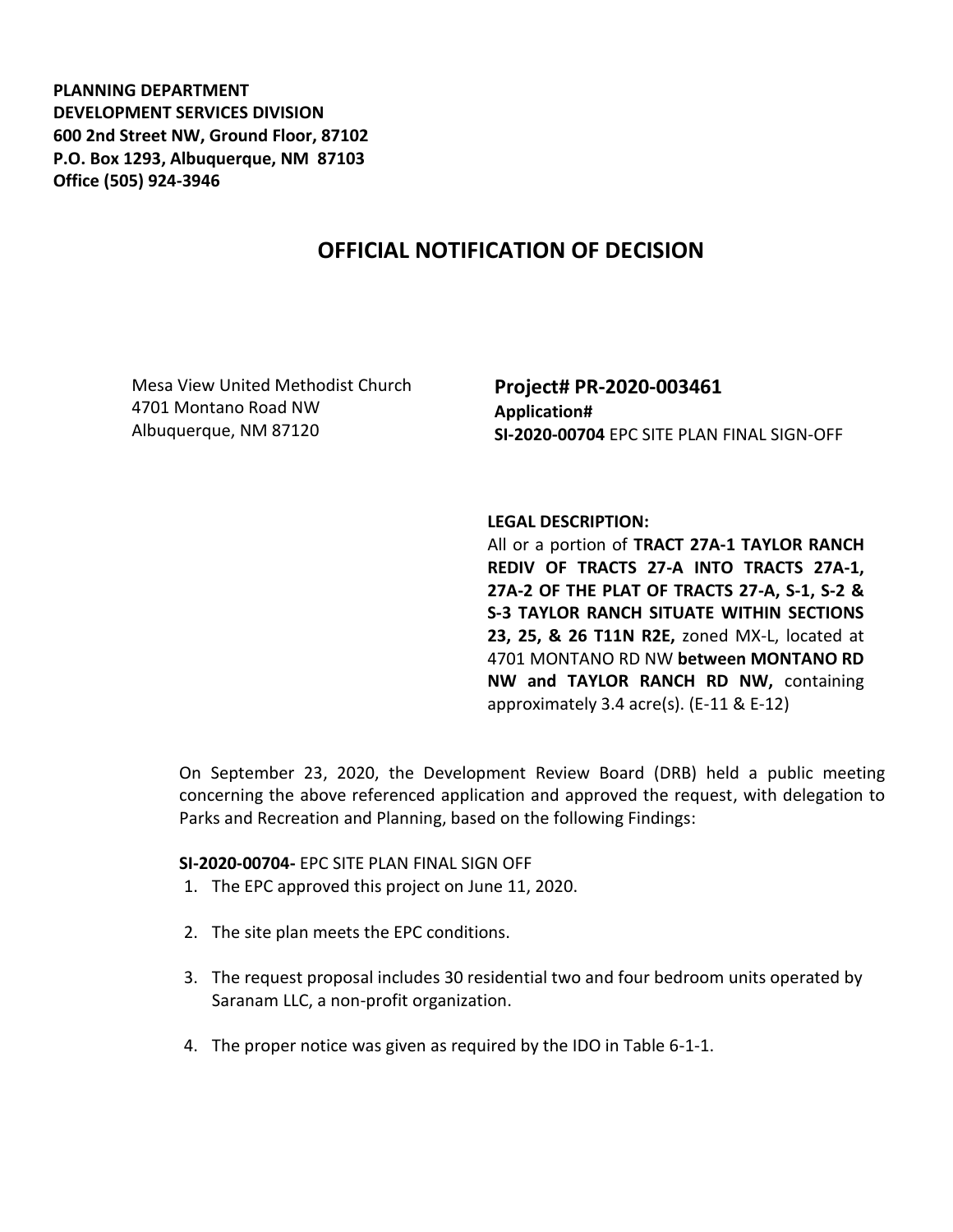- 5. Pursuant to 6-6(H)(3) Review and Decision Criteria An application for a Site Plan EPC shall be approved if it meets all of the following criteria:
	- a. 6-6(H)(3)(a) *The Site Plan is consistent with the ABC Comp Plan as amended.*

The Site Plan is consistent with the ABC Comp Plan as amended.

*b.* 6-6(H)(3)(b) *The Site Plan is consistent with any applicable terms and conditions in any previously approved NR-SU or PD zoning covering the property and any related development agreements and/or regulations.* 

The site is not zoned NR-SU or PD.

*c.* 6-6(H)(3)(c) *The Site Plan complies with all applicable provisions of this IDO, the DPM, other adopted City regulations, and any terms and conditions specifically applied to development of the property in a prior permit or approval affecting the property.* 

The features and improvements depicted on the Site Plan meet the IDO requirements including parking, landscaping, design and building height. The landscaping plan shows 16,342 square feet of landscaping required and 81,128 square feet provided. The project required 45 parking spaces and has provided these in a combination of on-site and shared parking with the adjacent site. The allowed building height is 35 feet, the proposed buildings are approximately 12 feet in height.

*d.* 6-6(H)(3)(d) *The City's existing infrastructure and public improvements, including but not limited to its street, trail, drainage, and sidewalk systems, have adequate capacity to serve the proposed development, and any burdens on those systems have been mitigated to the extent practicable.* 

The site has access to a full range of urban services including utilities, roads and emergency services. A Traffic Impact Study was not required and the site has an approved grading and drainage plan.

*e.* 6-6(H)(3)(e) *The application mitigates any significant adverse impacts on the surrounding area to the maximum extent possible.* 

The project provides adequate landscaping and screening around the periphery of the site. Street trees along Montano will help to screen the project.